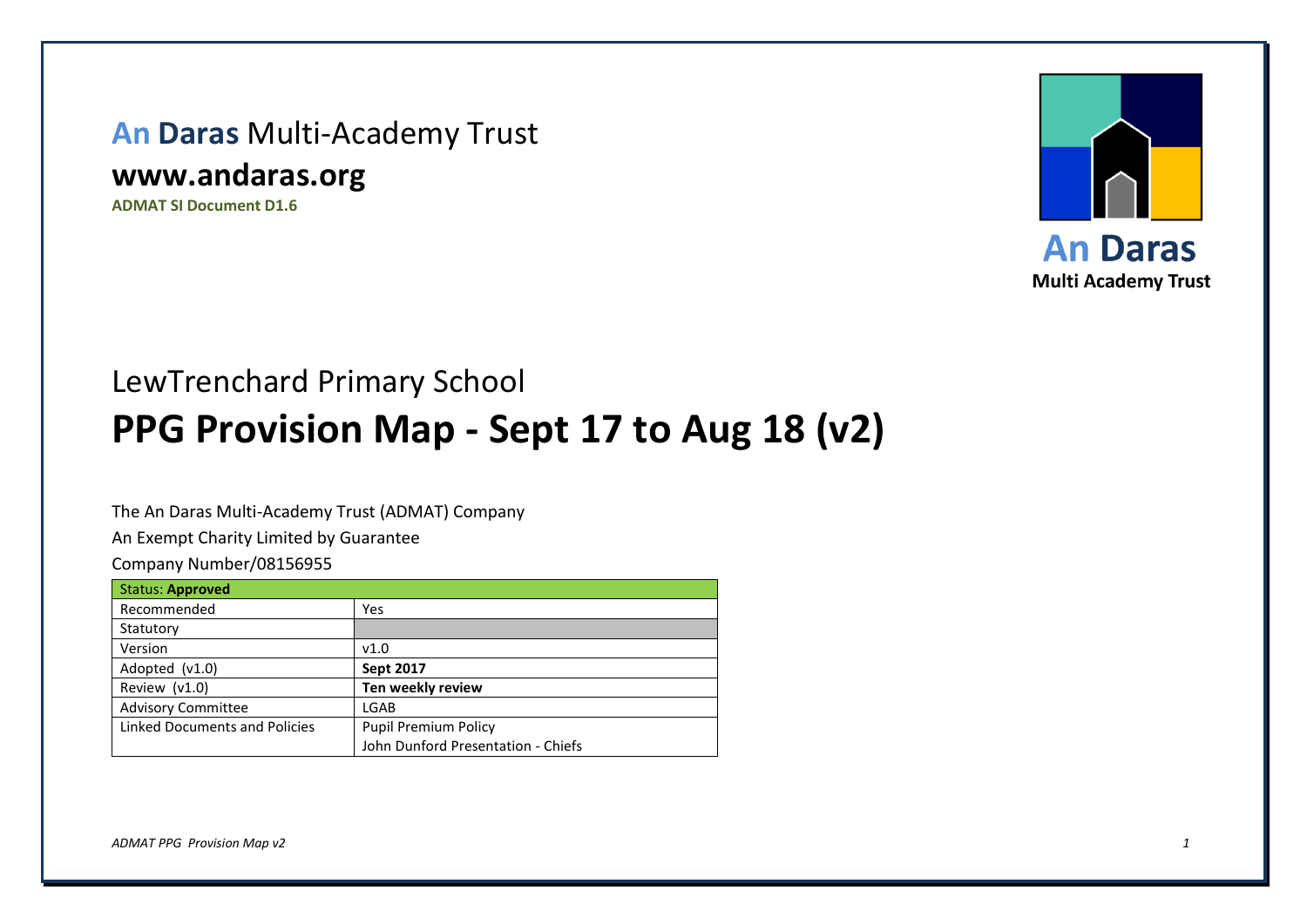| <b>NP School/Academy</b>                                                                                                                                                                                                                            |                                                                             |                                                                                                                                                                                                                                                                                                                                                                                                                                                                                                                                                                                                                                                                                                                                                                                                                                                                                                                                                                                                                                                                                                                                                                                                                                                                                                                                                                                                                                                                                                |                          |                       |                                                                                                                  |                                                    |            |
|-----------------------------------------------------------------------------------------------------------------------------------------------------------------------------------------------------------------------------------------------------|-----------------------------------------------------------------------------|------------------------------------------------------------------------------------------------------------------------------------------------------------------------------------------------------------------------------------------------------------------------------------------------------------------------------------------------------------------------------------------------------------------------------------------------------------------------------------------------------------------------------------------------------------------------------------------------------------------------------------------------------------------------------------------------------------------------------------------------------------------------------------------------------------------------------------------------------------------------------------------------------------------------------------------------------------------------------------------------------------------------------------------------------------------------------------------------------------------------------------------------------------------------------------------------------------------------------------------------------------------------------------------------------------------------------------------------------------------------------------------------------------------------------------------------------------------------------------------------|--------------------------|-----------------------|------------------------------------------------------------------------------------------------------------------|----------------------------------------------------|------------|
| Pupil Premium Grant (PPG) Provision Menu - Sept 17 to Aug 18<br><b>PPG Lead/Champion: Sally Powell</b>                                                                                                                                              |                                                                             |                                                                                                                                                                                                                                                                                                                                                                                                                                                                                                                                                                                                                                                                                                                                                                                                                                                                                                                                                                                                                                                                                                                                                                                                                                                                                                                                                                                                                                                                                                |                          |                       |                                                                                                                  |                                                    |            |
| The Pupil Premium for 2017 is allocated to schools with pupils on that are known to be:<br>. Eligible for free school meals either now or at any time in the last 6 years.<br>• Children of service personnel<br>• Children in local authority care |                                                                             | We believe that all pupils have the right to aspire to excellence and in so doing achieve their academic potential. We<br>$\bullet$<br>recognise that some groups of pupils need support to achieve this and aim to ensure that the targeted and strategic use<br>of Pupil Premium Grant (PPG) funding will support us in enabling all to succeed.<br>Our provision funded by PPG will be aimed at accelerating progress so the vast majority of PPG pupils leave the Academy<br>$\bullet$<br>at, or above, the national average. We also aim for every child to make progress that is good or better. The annual<br>achievement of PPG pupils at this school will be measured against the annual national achievement benchmarks of non-<br>PPG pupils. We expect our Wave 1 class based provision to be of the highest quality. (OG: 5)<br>Funding will also be used to develop high aspirations for the future so that children can continue to succeed.<br>$\bullet$<br>Our provision has been informed by the latest OFSTED Guidance - "The Pupil Premium - How schools are spending the<br>$\bullet$<br>funding successfully to maximise achievement" - Published in 2012/13. See Appendix A for an overview of key principles.<br>The PPG policy and leadership of PPG provision and impact is the responsibility of the Local Governing Body and the<br>$\bullet$<br>Executive Head teacher/HoS (OG: 11, 12, 15). It will be monitored as an item in the termly Head of School Report. |                          |                       |                                                                                                                  |                                                    |            |
| <b>Learning Approach</b>                                                                                                                                                                                                                            | <b>Learning Content</b>                                                     | <b>Access Criteria</b>                                                                                                                                                                                                                                                                                                                                                                                                                                                                                                                                                                                                                                                                                                                                                                                                                                                                                                                                                                                                                                                                                                                                                                                                                                                                                                                                                                                                                                                                         | <b>Identified Pupils</b> | <b>Starting Point</b> | <b>Key Performance Indicators (KPI)</b>                                                                          | Cost                                               | <b>AIP</b> |
| <b>Lead Staff</b>                                                                                                                                                                                                                                   | <b>Timetable Impact</b>                                                     |                                                                                                                                                                                                                                                                                                                                                                                                                                                                                                                                                                                                                                                                                                                                                                                                                                                                                                                                                                                                                                                                                                                                                                                                                                                                                                                                                                                                                                                                                                |                          |                       | <b>Expected Outcomes</b>                                                                                         |                                                    | Link       |
| Α.<br><b>Instrumental Lessons</b>                                                                                                                                                                                                                   | 1 x 20 mins session per<br>week                                             | Pupils in receipt of PPG                                                                                                                                                                                                                                                                                                                                                                                                                                                                                                                                                                                                                                                                                                                                                                                                                                                                                                                                                                                                                                                                                                                                                                                                                                                                                                                                                                                                                                                                       |                          | Music<br>assessment   | Report from music tutor<br>Improved school attendance<br>Improved self confidence                                | See overall<br>costs in<br>summary                 |            |
| <b>First Review</b>                                                                                                                                                                                                                                 |                                                                             |                                                                                                                                                                                                                                                                                                                                                                                                                                                                                                                                                                                                                                                                                                                                                                                                                                                                                                                                                                                                                                                                                                                                                                                                                                                                                                                                                                                                                                                                                                |                          |                       |                                                                                                                  |                                                    |            |
| <b>Second Review</b>                                                                                                                                                                                                                                |                                                                             |                                                                                                                                                                                                                                                                                                                                                                                                                                                                                                                                                                                                                                                                                                                                                                                                                                                                                                                                                                                                                                                                                                                                                                                                                                                                                                                                                                                                                                                                                                |                          |                       |                                                                                                                  |                                                    |            |
| В.<br><b>Family Practitioner</b>                                                                                                                                                                                                                    | 3 x 1 hour sessions per<br>week over 34 weeks = 50%<br>of cost of provision | Pupils requiring support<br>with emotional/social<br>needs.                                                                                                                                                                                                                                                                                                                                                                                                                                                                                                                                                                                                                                                                                                                                                                                                                                                                                                                                                                                                                                                                                                                                                                                                                                                                                                                                                                                                                                    |                          | Thrive assessment     | Ability to access curriculum<br>Thrive assessment progress<br>Teacher observations<br>$\bullet$                  | 4SLA/LEW4135<br>See overall<br>costs in<br>summary |            |
| <b>First review</b>                                                                                                                                                                                                                                 |                                                                             |                                                                                                                                                                                                                                                                                                                                                                                                                                                                                                                                                                                                                                                                                                                                                                                                                                                                                                                                                                                                                                                                                                                                                                                                                                                                                                                                                                                                                                                                                                |                          |                       |                                                                                                                  |                                                    |            |
| Second review                                                                                                                                                                                                                                       |                                                                             |                                                                                                                                                                                                                                                                                                                                                                                                                                                                                                                                                                                                                                                                                                                                                                                                                                                                                                                                                                                                                                                                                                                                                                                                                                                                                                                                                                                                                                                                                                |                          |                       |                                                                                                                  |                                                    |            |
| C.<br>After-School sports provision                                                                                                                                                                                                                 | 2 x 1 hour per week                                                         | All pupils in receipt of<br>pupil premium                                                                                                                                                                                                                                                                                                                                                                                                                                                                                                                                                                                                                                                                                                                                                                                                                                                                                                                                                                                                                                                                                                                                                                                                                                                                                                                                                                                                                                                      |                          | N/A                   | To improve physical ability<br>Support emotional regulation<br>Increase self-esteem<br>Promote healthy lifestyle | See overall<br>costs in<br>summary                 |            |
| <b>First review</b>                                                                                                                                                                                                                                 |                                                                             |                                                                                                                                                                                                                                                                                                                                                                                                                                                                                                                                                                                                                                                                                                                                                                                                                                                                                                                                                                                                                                                                                                                                                                                                                                                                                                                                                                                                                                                                                                |                          |                       |                                                                                                                  |                                                    |            |
| Second review                                                                                                                                                                                                                                       |                                                                             |                                                                                                                                                                                                                                                                                                                                                                                                                                                                                                                                                                                                                                                                                                                                                                                                                                                                                                                                                                                                                                                                                                                                                                                                                                                                                                                                                                                                                                                                                                |                          |                       |                                                                                                                  |                                                    |            |
| D.<br>Reading Intervention<br>Fox Tor 3-4/Great Links Tor 5-6                                                                                                                                                                                       | 4<br>3 hours x 4 mornings per<br>week                                       | Pupil children<br>working below<br>reading ARE                                                                                                                                                                                                                                                                                                                                                                                                                                                                                                                                                                                                                                                                                                                                                                                                                                                                                                                                                                                                                                                                                                                                                                                                                                                                                                                                                                                                                                                 |                          | <b>Below ARE</b>      | Reaching age related<br>expectations in reading<br>review = half termly<br>assessments show progress             | 7SEN/LEW2200<br>See overall<br>costs in<br>summary |            |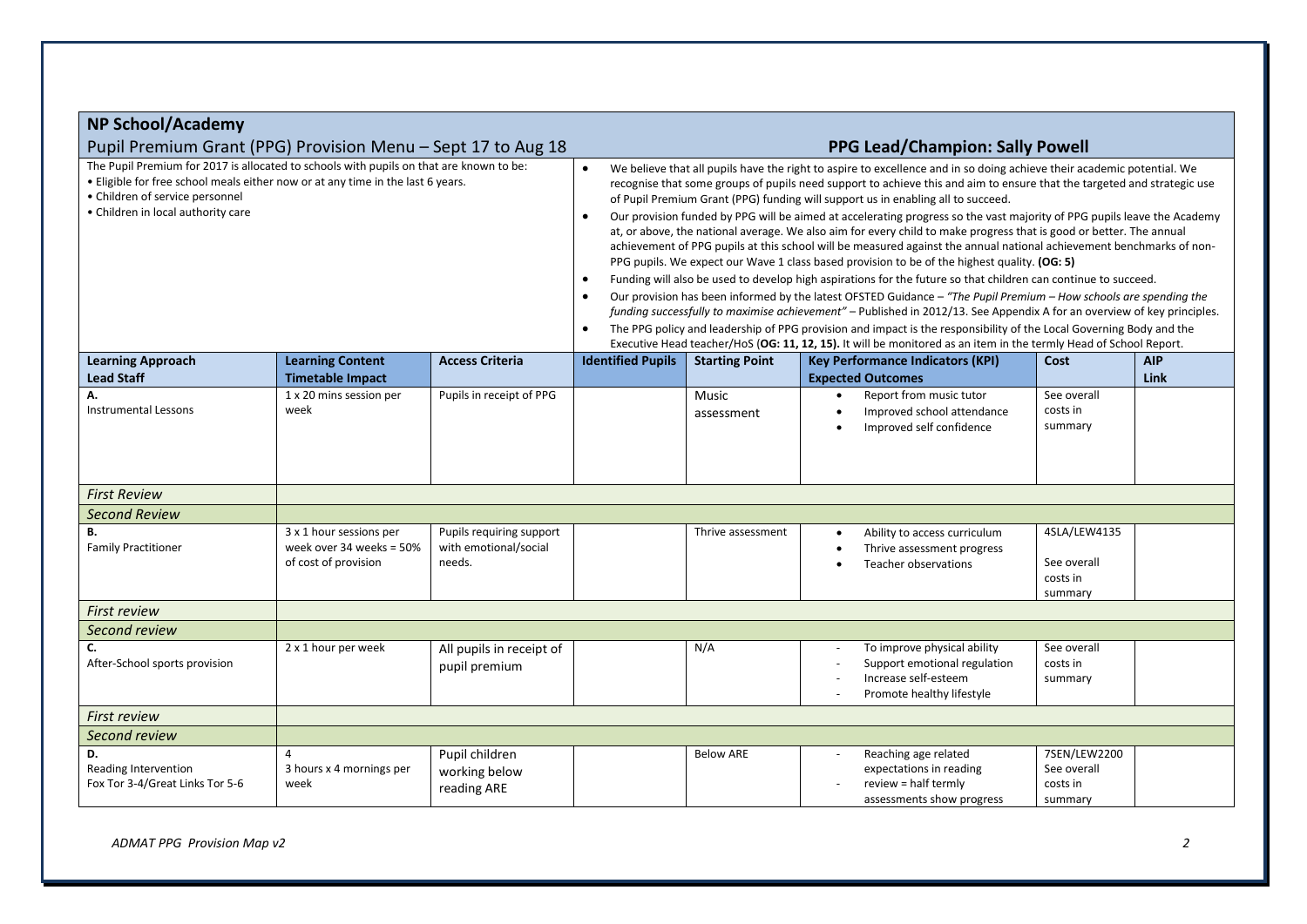| <b>First Review</b>                               |                          |                                                                    |                                                                 |                          |                                                                               |                                                     |  |
|---------------------------------------------------|--------------------------|--------------------------------------------------------------------|-----------------------------------------------------------------|--------------------------|-------------------------------------------------------------------------------|-----------------------------------------------------|--|
| <b>Second Review</b>                              |                          |                                                                    |                                                                 |                          |                                                                               |                                                     |  |
| Ε.<br><b>Behaviour Support</b>                    | 3 hours per week         | PPG child with<br>Behaviour support plan                           | Behaviour risk<br>assessment                                    |                          | Reduced number of behaviour<br>incidents recorded<br>Access to the curriculum | 4SLA /LEW4135<br>See overall<br>costs in<br>summary |  |
| <b>First review</b>                               |                          |                                                                    |                                                                 |                          |                                                                               |                                                     |  |
| <b>Second Review</b>                              |                          |                                                                    |                                                                 |                          |                                                                               |                                                     |  |
| F.<br>Maths/English interventions                 | 3 hours daily            | Lack of confidence - low<br>self-esteem and to build               | Baseline<br>assessment                                          | $\sim$                   | Reaching ARE in maths and<br>English or making expected<br>progress           | LEW2200/7SEN<br>See overall<br>costs in<br>summary  |  |
| <b>First review</b>                               |                          |                                                                    |                                                                 |                          |                                                                               |                                                     |  |
| <b>Second Review</b>                              |                          |                                                                    |                                                                 |                          |                                                                               |                                                     |  |
| G.<br>Behaviour support assistant<br>Staff member | 2 and a half hours daily | PPG child with<br>behaviour support plan                           | Behaviour risk<br>assessment                                    | $\sim$<br>$\overline{a}$ | Access curriculum<br>Reduce incidents of behaviour                            | 7SEN/LEW2800<br>See overall<br>costs in<br>summary  |  |
| <b>First Review</b>                               |                          |                                                                    |                                                                 |                          |                                                                               |                                                     |  |
| Second review                                     |                          |                                                                    |                                                                 |                          |                                                                               |                                                     |  |
| H.<br>Additional Mid-day meal supervisor          | 1 and a half hours daily | PPG with behaviour care<br>plan or plan to meet<br>emotional needs | Behaviour risk<br>assessment or<br>identified<br>emotional need | $\sim$<br>$\sim$         | Support social play<br>Reduce accidents and incidents                         | 2LSLEW2820<br>See overall<br>costs in<br>summary    |  |
| <b>First Review</b>                               |                          |                                                                    |                                                                 |                          |                                                                               |                                                     |  |
| <b>Second Review</b>                              |                          |                                                                    |                                                                 |                          |                                                                               |                                                     |  |
| Additional TA in Great Links Tor<br>Class         | 3 hours weekly           | PPG child with SEN plan                                            | Plan to meet<br>additional needs                                | $\sim$<br>$\sim$         | Access to wider curriculum<br>Creative development                            | LEW2200/7SEN<br>See overall<br>costs in<br>summary  |  |
| <b>First Review</b>                               |                          |                                                                    |                                                                 |                          |                                                                               |                                                     |  |
| <b>Second Review</b>                              |                          |                                                                    |                                                                 |                          |                                                                               |                                                     |  |

| <b>Pupil Premium Grant Income:</b> | <b>Pupil Premium Grant Costs Overview:</b> | <b>Pupil Premium Grant Unallocated:</b> |
|------------------------------------|--------------------------------------------|-----------------------------------------|
| £ 20,570                           | Extra Curricular Activities: £1015.        | Overspent by £1522                      |
|                                    | Behaviour / emotional support: £14,600     |                                         |
|                                    | Academic support: £6,477                   |                                         |
|                                    | Total £22, 092                             |                                         |